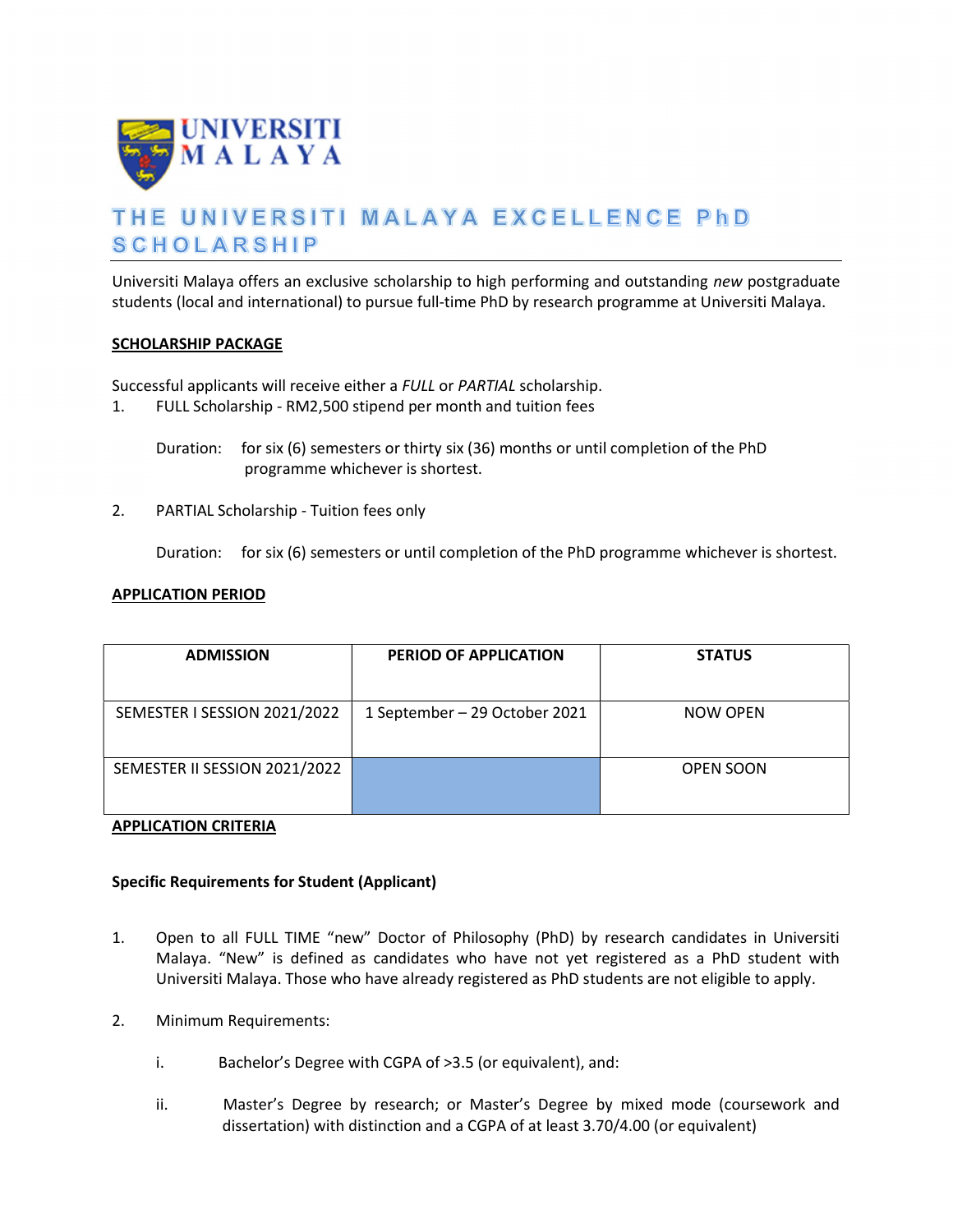- 3. English language requirements:
	- i. IELTS Band 6.5 or TOEFL 73-93 or CEFR B2
	- ii. The validity of the English test is within two (2) years from the date of the examination
- 4. Must not exceed 35 years of age on the  $31<sup>st</sup>$  December in the year of application
- 5. Must be registered as a FULL TIME student during the duration of study in Universiti Malaya
- 6. For recipients of FULL Scholarships, students must NOT be sponsored by any other body or organization

# Specific Requirements for Supervisor

- 1. Must be supervised by at least two (2) supervisors with good supervisory track records i.e. at least one (1) of the supervisors must have supervised to completion a minimum of three (3) PhD. candidates
- 2. The supervisors must have combined active research grant(s) balance of at least RM 50,000.00 (For S&T) and RM20,000.00 (For non-S&T) that is valid for at least 12 months from date of student registration
- 3. Only one(1) student can be a recipient per academic supervisor\* (per cohort)
- 4. A changing of supervisor(s) is *NOT* allowed. However, if there is a need for addition of supervisor, it is permitted with justification
	- \*Consideration can be given in special situations (high amount of funding available, outstanding track record, etc.)

# APPLICATION ROUTES

- 1. Candidate applies for scholarship via MAYA
- 2. Academic Administration and Services Centre (AASC ) screening the application
- 3. Shortlisted candidates will be called for an aptitude test and interview together with potential supervisor (s).
- 4. Successful candidate receives FULL or PARTIAL Scholarship offer letter.
- 5. Successful candidate MUST sign a scholarship agreement with Universiti Malaya

# EXIT REQUIREMENTS FOR SUCCESSFUL CANDIDATE

1. Candidate Must graduate with senate letter within seven (7) semesters or forty two (42) months